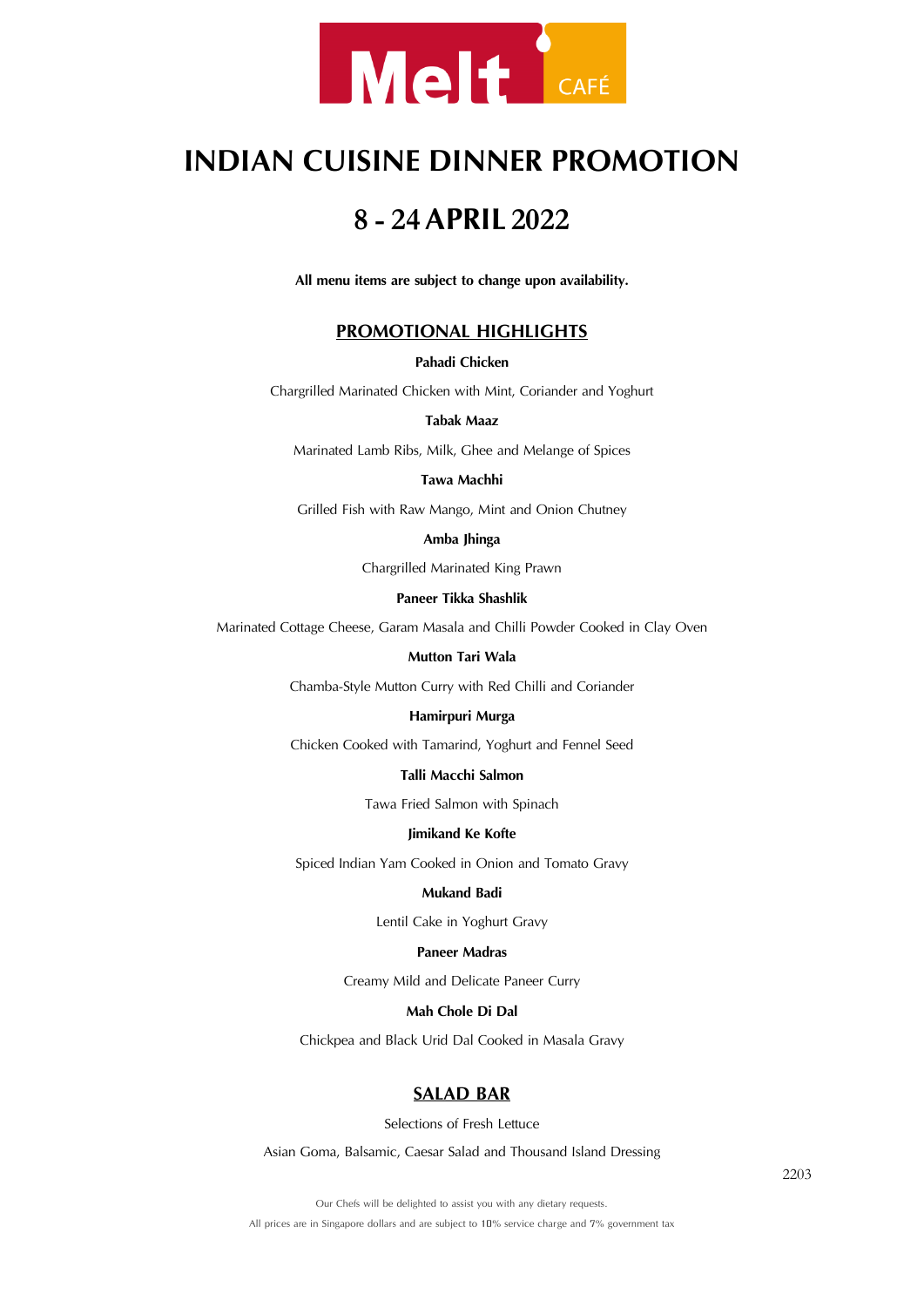# **Selection of Condiments**

Cherry Tomatoes, Cucumber, Olives, Corn Kernel Pomelo, Capsicum, Spanish Onion and Sun-Dried Tomatoes Grated Parmesan, Croutons, Bacon Bits, Quail Egg Sunflower Seeds, Almonds and Walnuts

#### **Flavoured Vinegars and Oils**

Matured Red Wine, White Wine, Raspberry, Balsamic Extra Virgin Olive Oil, Walnut Oil, Avocado Oil

# **SALAD AND APPETIZERS**

#### **Chaat**

#### **Moong Dal Pakora**

Chickpeas, Potatoes, Onions, Green Chilli, Pomegranate

Tamarind Chutney, Mango Chutney, Sweet Yoghurt

#### **Murabba**

Himalayan Lemon with Rock Salt and Spring Onion

## **Grilled Prawn Salad with Tri-Color Pasta**

Basil Pesto and Roasted Capsicums

#### **Oven-Roasted Beetroot Salad**

Raspberry, Feta Cheese and Balsamic Dressing

# **CHARCUTERIE PLATTER**

Salami Milano, Wagyu Pastrami and Chicken Ham

Smoked Salmon and Smoked Rainbow Trout

Sun-Dried Tomatoes, Olives, Capers, Peppers and Grilled Zucchini

# **CHEESE PLATTER**

Gourmet Selection of Cheeses Accompanied by Jams, Crackers, Nuts and Dried Fruits Bread Sticks, Lavosh Crackers and Grapes

# **SEAFOOD COLOSSEUM**

Boston Lobster

Seasonal Oysters

#### Tiger Prawns

White Clams, Green-lipped Mussels, Mud Crab

Accompanied by Cocktail Sauce, Mignonette Sauce, Lemon and Tabasco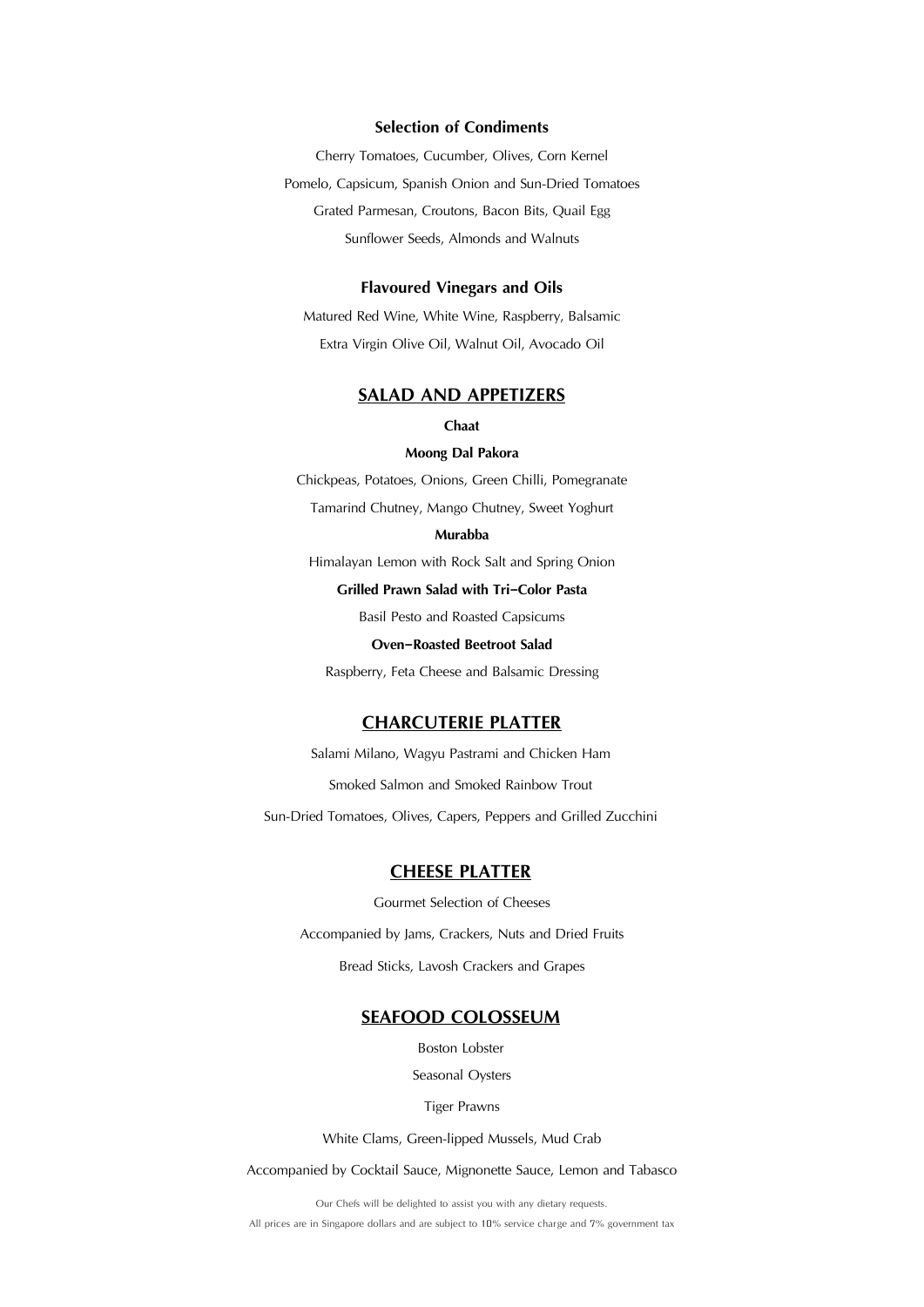# **JAPANESE PLATTER**

## **Selections of Sashimi, Sushi, Gunkan and Maki**

Salmon and Tuna

Sake (Salmon), Tamago, California, Kani Sarada (Crab)

Wasabi, Shoyu, Ginger

#### **Hamachi and Tako**

(*Available on Friday and Saturday only)*

# **Cha Soba**

Shoyu Broth, Assorted Japanese Pickles, Bonito and Seaweed Strips (*Available on Friday and Saturday only)*

# **HIMACHALI CUISINE**

## **Tandoori Specialty**

# **Pahadi Chicken**

Chargrilled Marinated Chicken with Mint, Coriander and Yoghurt

# **Tabak Maaz**

Marinated Lamb Ribs, Milk, Ghee and Melange of Spices

## **Tawa Machhi**

Grilled Fish with Raw Mango, Mint and Onion Chutney

#### **Amba Jhinga**

Chargrilled Marinated King Prawn

## **Paneer Tikka Shashlik**

Marinated Cottage Cheese, Garam Masala and Chilli Powder Cooked in Clay Oven

#### **Curry Set**

# **Mutton Tari Wala**

Chamba-Style Mutton Curry with Red Chilli and Coriander

#### **Hamirpuri Murga**

Chicken Cooked with Tamarind, Yoghurt and Fennel Seed

# **Talli Macchi Salmon**

Tawa Fried Salmon with Spinach

#### **Jimikand Ke Kofte**

Spiced Indian Yam Cooked in Onion and Tomato Gravy

# **Mukand Badi**

Lentil Cake in Yoghurt Gravy

Our Chefs will be delighted to assist you with any dietary requests.

All prices are in Singapore dollars and are subject to 10% service charge and 7% government tax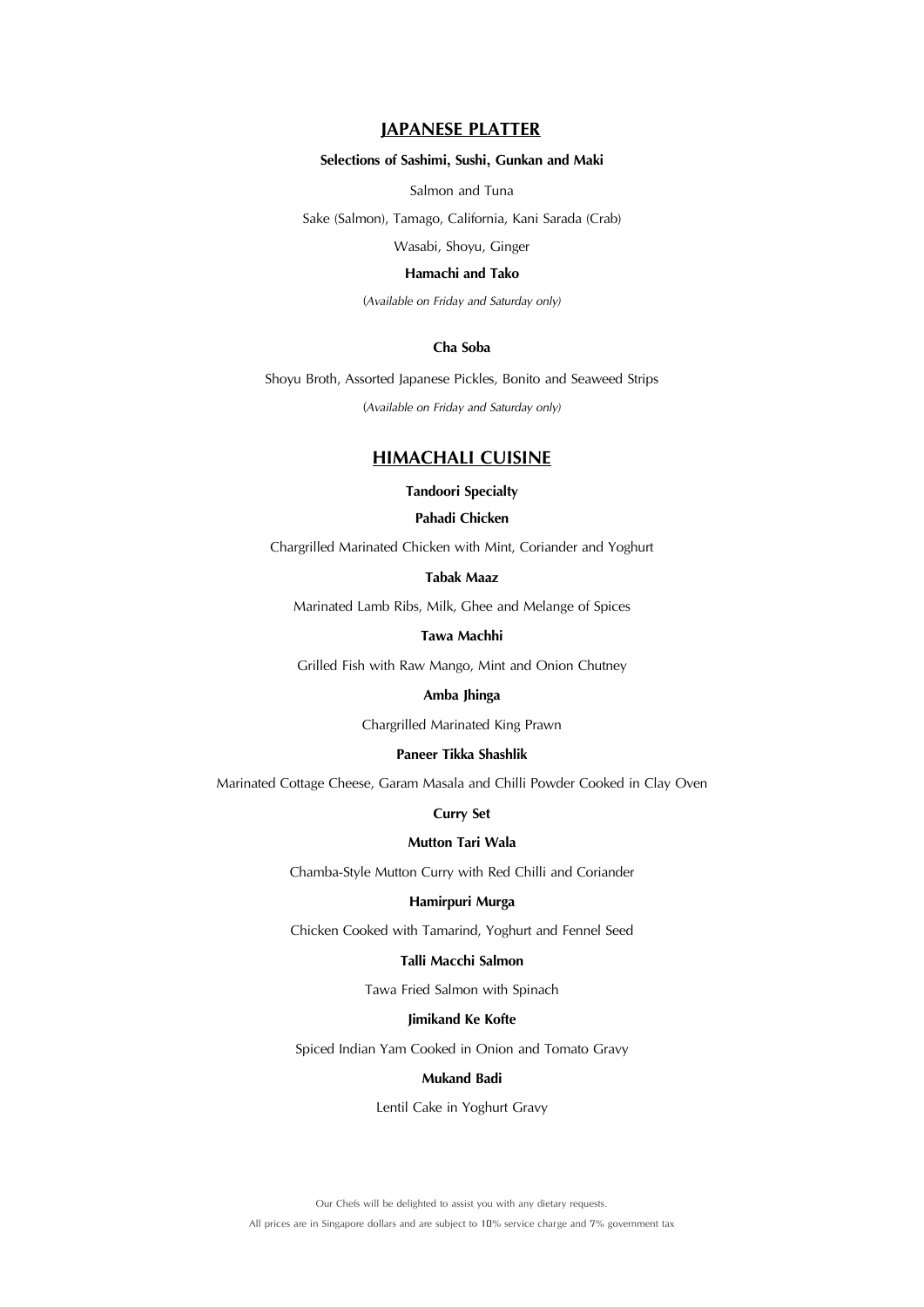#### **Paneer Madras**

Creamy Mild and Delicate Paneer Curry

# **Mah Chole Di Dal**

Chickpea and Black Urid Dal Cooked in Masala Gravy

# **Choice of Basmati Rice and Naan, Kulcha**

# **ASIAN DELIGHTS**

Double Boiled Chicken Soup Sambal Chicken Fried Rice Chilli Seafood with Mantou Egg White Braised Tofu with Green Peas and Enoki Mushrooms Teriyaki-Glazed Fried Chicken, Scallions Wok Fried Seasonal Vegetables

# **CHINESE BARBECUE PLATTER**

Crackling Pork Belly Barbecue Pork Char Siew Mustard, Barbecue Sauce and Chilli

# **NOODLES STALL**

**Signature Prawn Laksa** Thick Rice Vermicelli, Fish Cake, Silver Sprouts, Bean Curd Puffs

# **EUROPEAN DELIGHTS**

Coriander Infused Tomato Soup Slow Cooked Beef Stew with Hearty Vegetables Pan-Seared Barramundi with Mango Salsa Marinated Chicken Thigh with Mushroom Sauce White Wine Black Mussels Sautéed Seasonal Vegetables with Shallots and Pine Nuts Mashed Potatoes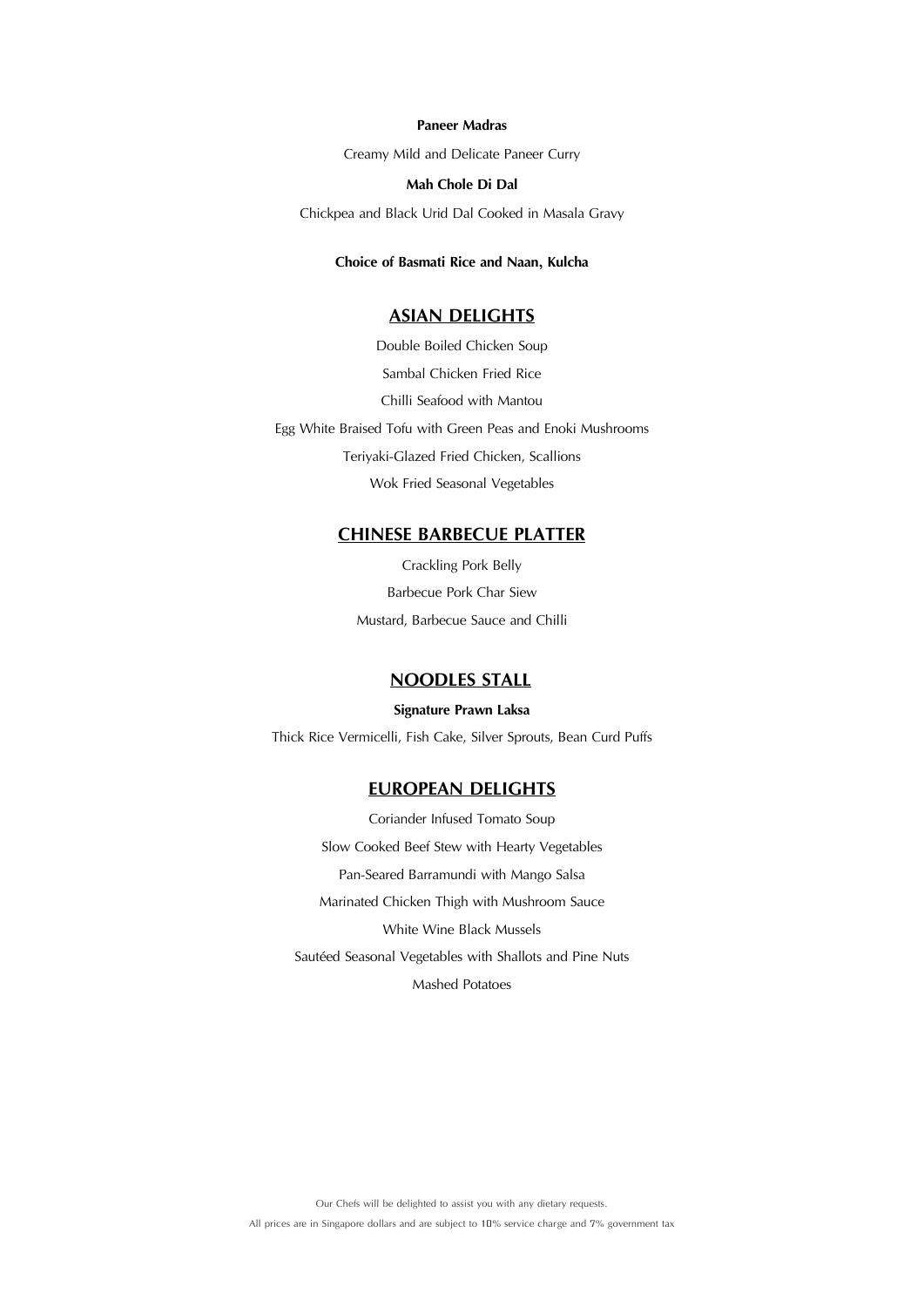# **TRADITIONAL ROASTS AND LIVE STATION**

## **Slow Roasted Beef Striploin**

Baked Macaroni and Cheese

#### Truffle Sauce

## **Pistachio Crusted Tandoori Salmon**

Saffron Cream Sauce

# **BBQ @ THE ALFRESCO**

(*Available on Friday and Saturday only)*

#### **Selections of Grilled Seafood and Meat**

Honey-Glazed Chicken Wings Thai-Style Grilled Pork Neck Herb-Marinated Lamb Chop Grilled Cumberland Sausage Tiger Prawn Jimbaran-Style

Tomato Salsa, Horseradish Sauce, Mint Jelly, Sambal, Thai Chilli

# **PASTRY AND SWEET ENDINGS**

Signature Melt Chocolate Cake Berry Yoghurt Mousse Matcha Azuki Red Bean Roulade Espresso Coffee Travel Cake Mango Jelly Citrus Foam Cheesecake Fruity Choux Pastries Assorted Nonya Kueh

# **Warm Dessert**

Classic Bread and Butter Pudding with Vanilla Sauce

## **Baked Waffle**

Served with Selection of Vanilla and Chocolate Sauce Honey Maple Syrup and Crunchy Pearls Fruit Compote, Fruit Coulis and Chantilly Cream